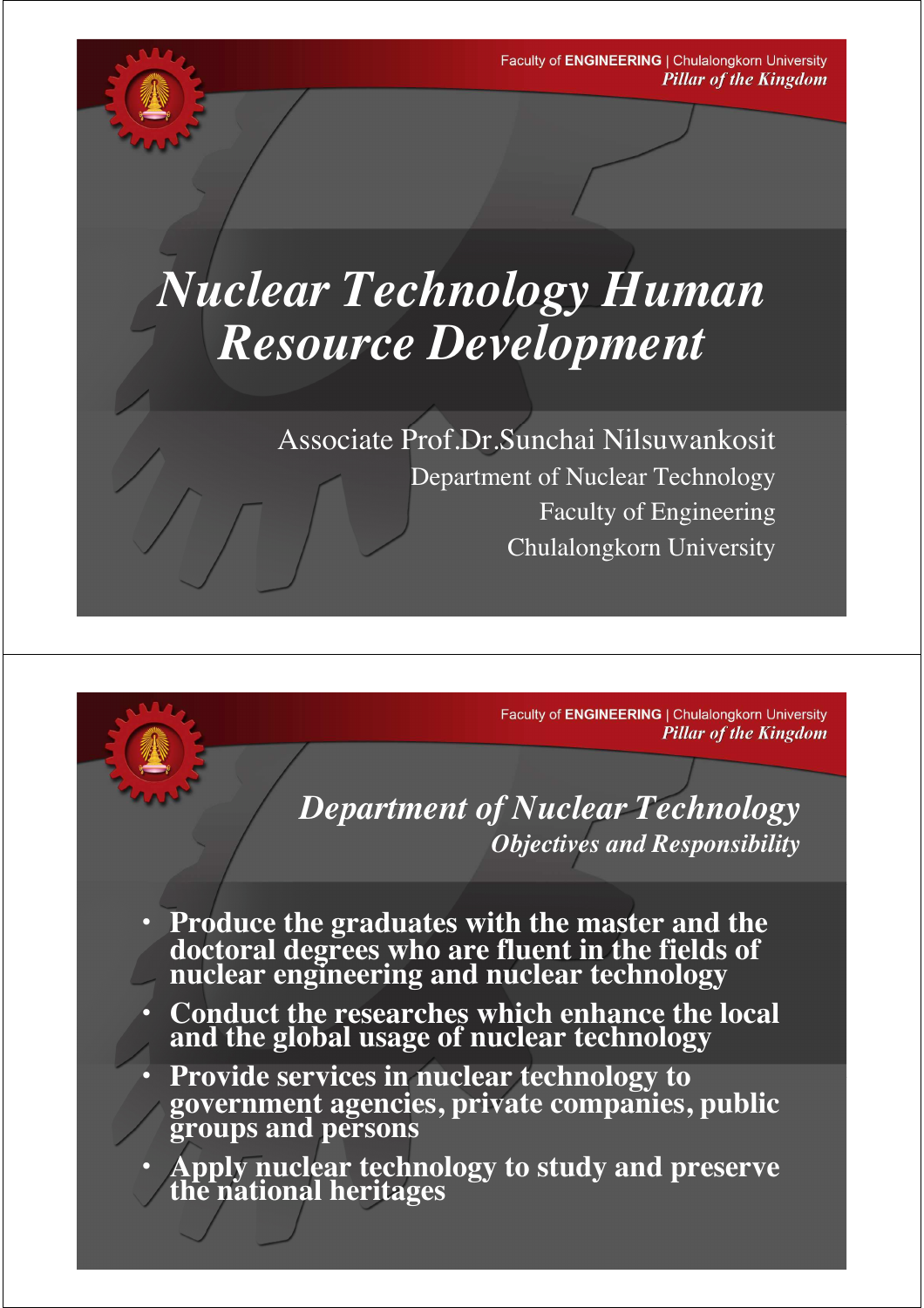#### **Bachelor of Science Program (Nuclear Engineering)**

- First proposed for Chulalongkorn University's 7<sup>th</sup> Development Plan (1992-1996)
	- To provide and develop the educational program in nuclear engineering in the country
	- To produce the man power for supporting the development and the implementation of nuclear industry in the country
	- To conduct the research and provide public service in nuclear technology
- The program was accepted by the Faculty of Engineering but was postponed by the university.

Faculty of ENGINEERING | Chulalongkorn University **Pillar of the Kingdom** 

#### **Bachelor of Science Program (Nuclear Engineering)**

• If the government give the final approval for the nuclear program to proceed in year 2010, a large number of human power in nuclear technology, especially in nuclear engineering will be needed. In such case, the department will submit the bachelor program to the university for reconsideration.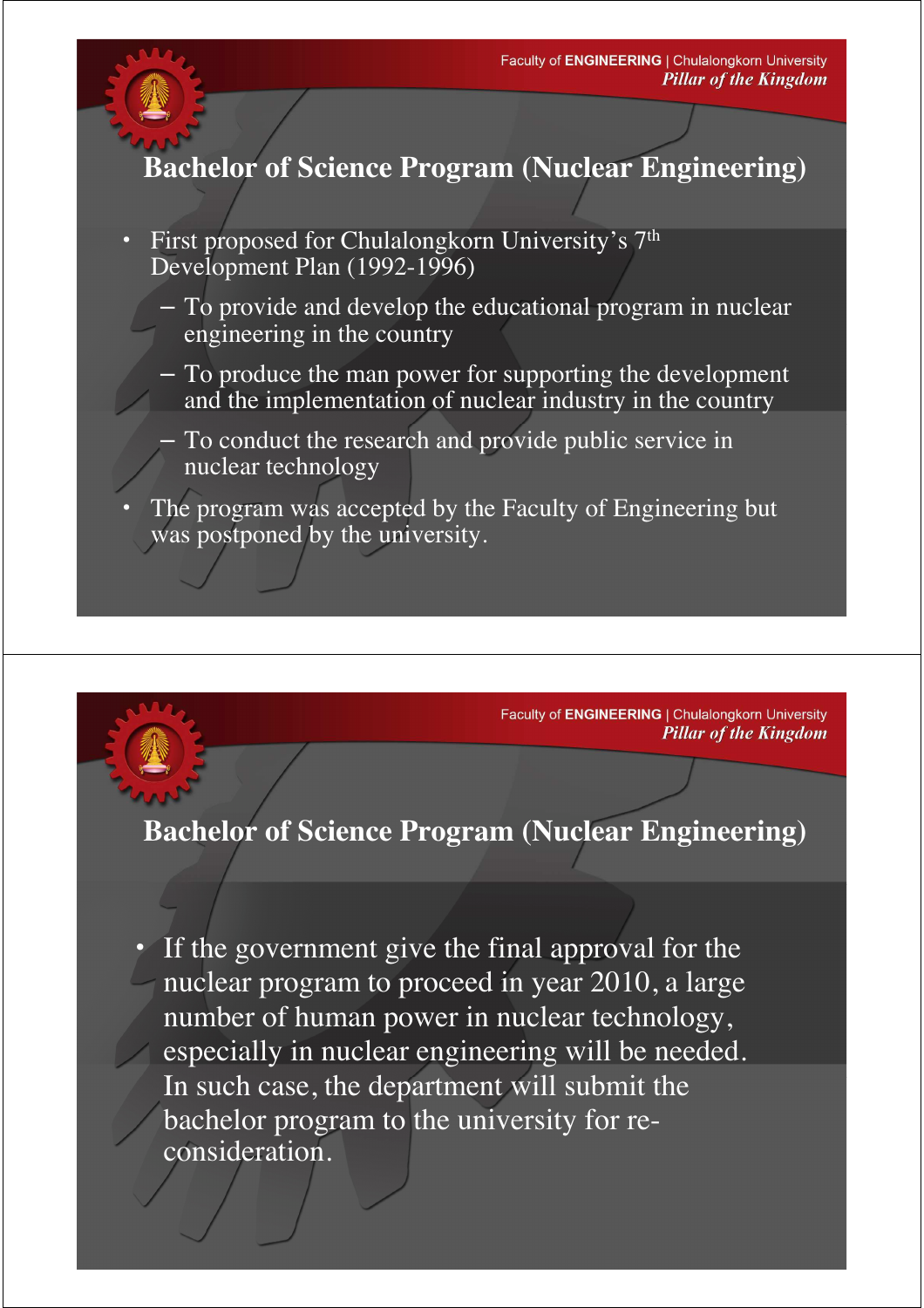### **Bachelor of Science Program (Nuclear Engineering)**

| Program Outline                    |                         |
|------------------------------------|-------------------------|
| <b>General Education</b>           | $\overline{24}$ Credits |
| <b>Basic Science</b>               | 24 Credits              |
| <b>Basic Engineering</b>           | 23 Credits              |
| <b>Basic Nuclear Engineering</b>   | 24 Credits              |
| <b>Advance Nuclear Engineering</b> | $\overline{24}$ Credits |
| Others                             | 24 Credits              |
| Total                              | 143 Credits             |

Faculty of ENGINEERING | Chulalongkorn University **Pillar of the Kingdom** 

## **Bachelor of Science Program (Nuclear Engineering)**

#### **Basic Nuclear Engineering** 24 Credits

Introduction to Nuclear Engineering and Nuclear Technology, Radiation Measurement and Protection, Radiation Detecting and Measuring Devices, Radiation and Environment, Radiation Effects, Radiation Safety, Reactor Theory, etc.

# **Advance Nuclear Engineering** 24 Credits

Thermal Hydraulics, Reactor Operation, Nuclear Fuel and Materials, Nuclear Safety, etc.